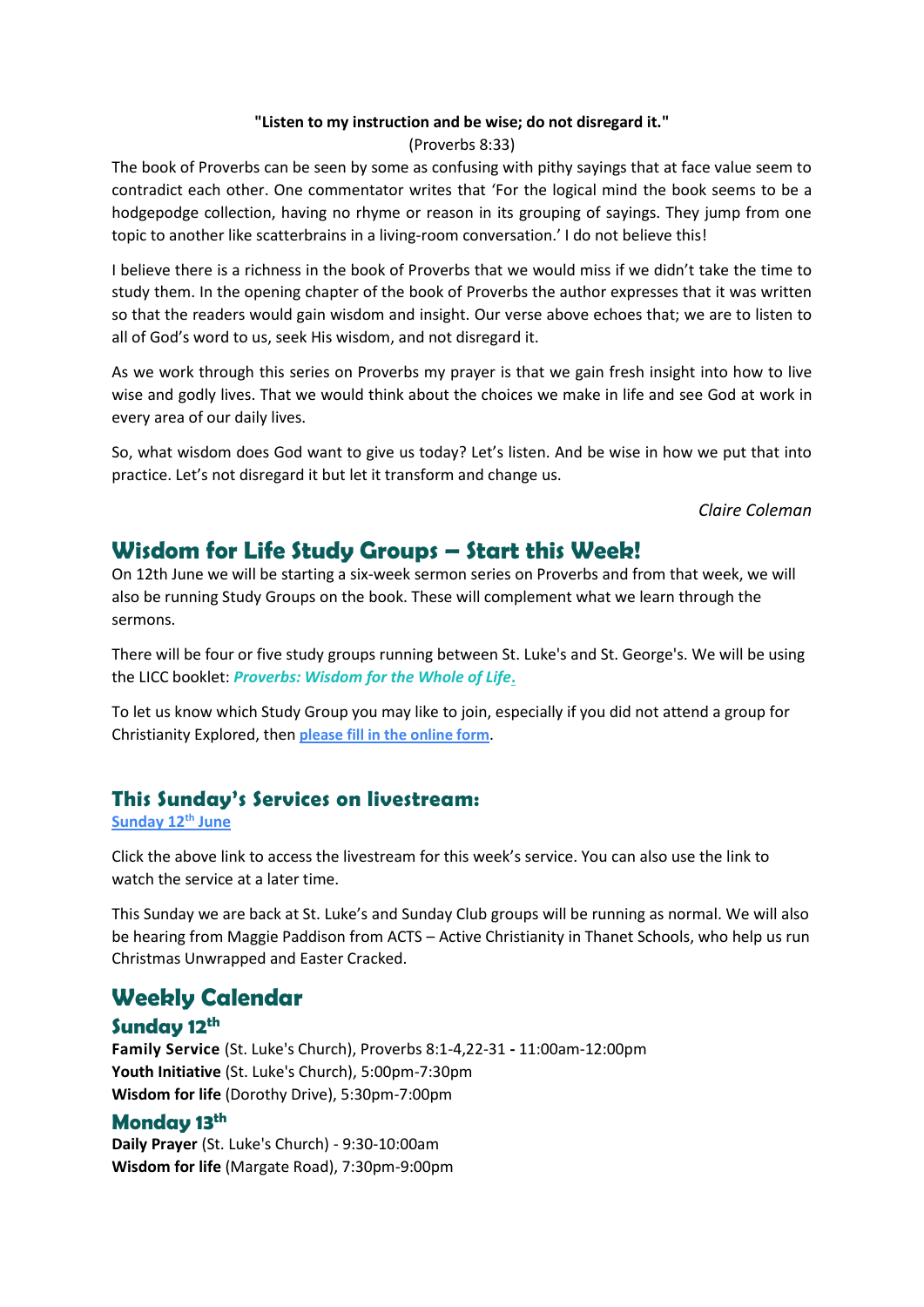### **Tuesday 14th**

**Daily Prayer** (St. George's Church) - 9:30-10:00am

#### **Wednesday 15th**

**Wisdom for life** (Lyndhurst Road), 2:00pm-3:30pm **Wisdom for life** (South Eastern Road), 7:30pm-9:00pm

#### **Thursday 16th**

**Daily Prayer** (St. Luke's Church) - 9:30-10:00am **Cafe4All** (St. Luke's Church), Coffee and Chat for all - 10:00-11:30am. **Wisdom for life** (Winterstoke Crescent), 7:30pm-9:00pm

#### **Friday 17th**

**Play and Praise** (St. Luke's Church Hall) – 10:00-11:30am **Gather, Women's Drop-In** (St. Luke's Church) - 12:30-2:30am

#### **Saturday 18th**

**Daily Prayer** (St. George's Church) - 9:30-10:00am

#### **Sunday 19th**

**Family Communion** (St. Luke's Church), Proverbs 10:1-16, 23-30 **–**

11:00am-12:00pm

**Youth Initiative** (St. Luke's Church), 5:00pm-7:30pm **Wisdom for life** (Dorothy Drive), 5:30pm-7:00pm

### **Prayer Requests**

Be assured I will do my best to check that people are happy for the requests to be shared before including them. Please pray for...

- Thanks for last Sunday's Jubilee celebrations at St. George's.
- Alison and David Hawthorn and family, after the death of David's daughter last week.
- Nicky Galer, Chris Miller and family after the death of Nicky's brother, Paul last week.
- Baby Hope as she has a few appointments/tests with her cardio team over the coming weeks for her heart defect.
- Michelle (Terry De Vere's wife) undergoing chemotherapy.
- David Gill recently out of hospital after a heart operation.
- Ken Tipler that the pain from his bone cancer can be kept under control.

Please also continue to pray for: Mitch Styles, Flo Baldock, Jean Hann, Shirley Crabb, Joy Smithers, Nathan Court, Pauline Emptage, Collette Judge, Barb (Gloria's daughter's friend), Rita Ryan, David Perkins.

## **Platinum Jubilee**

Thank you to all those who helped to make our Platinum Jubilee thanksgiving service and big lunch such a success. It was a great celebration with St. Luke's and St. George's coming together and welcoming other visitors as well, especially Ramsgate's mayor, Raushan Ara.

You can **[read more about the events and watch a video](https://stgeorgechurchramsgate.uk/2022/06/06/platinum-jubilee-celebrations-2/)** made by the mayor's team on the St. George's website.